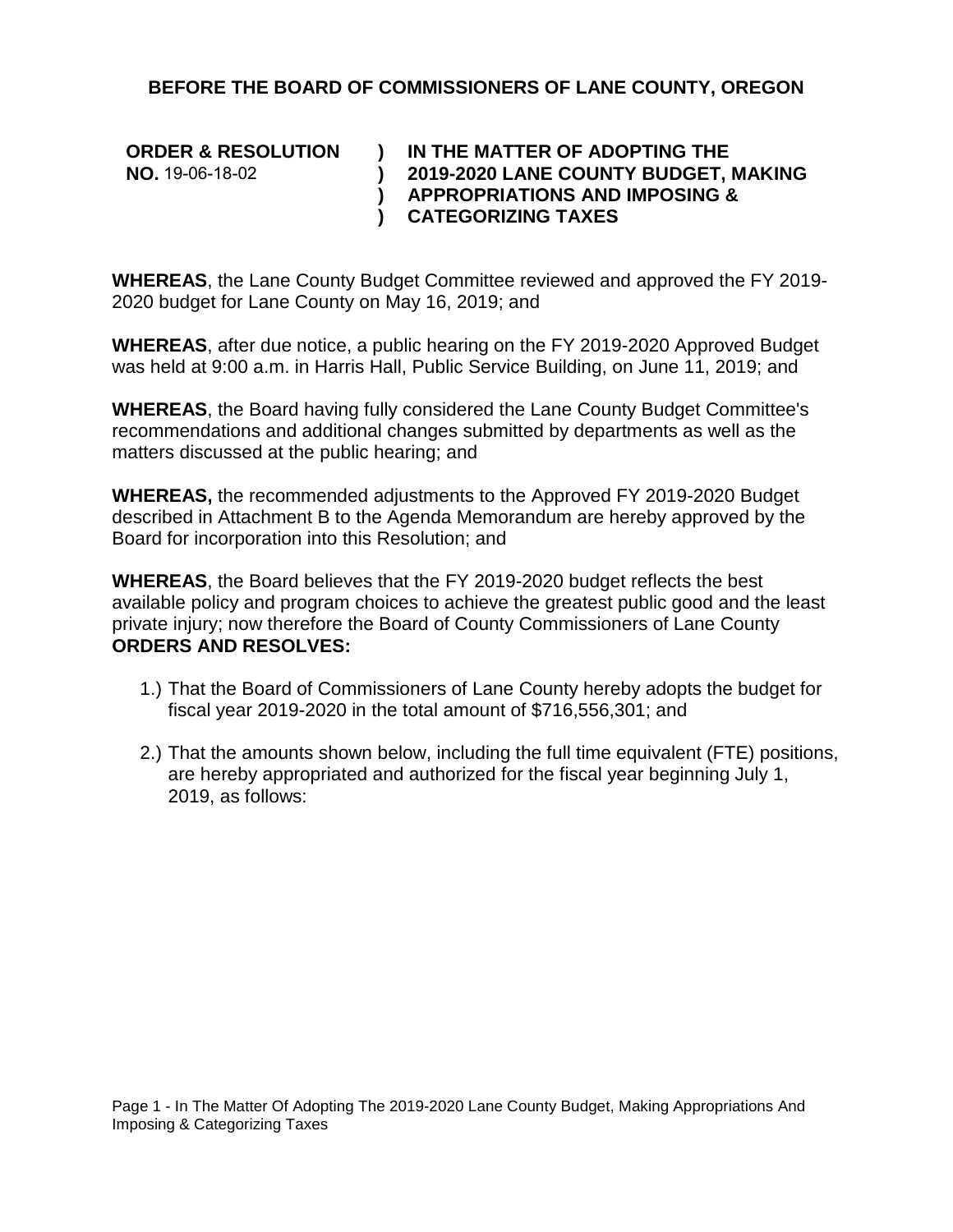# **General Fund 124**

|                                         | <b>Appropriation</b> | Authorized FTE        |
|-----------------------------------------|----------------------|-----------------------|
| <b>Assessment &amp; Taxation</b>        | 6,688,011            | 49.00                 |
| <b>County Administration</b>            | 9,477,706            | 51.25                 |
| <b>County Counsel</b>                   | 1,936,999            | 11.00                 |
| <b>District Attorney</b>                | 11,098,364           | 73.00                 |
| <b>Emergency Management</b>             | 553,905              | 2.50                  |
| <b>Human Resources</b>                  | 2,908,405            | 20.50                 |
| <b>Public Safety (Sheriff's Office)</b> | 33,773,853           | 181.60                |
| <b>Public Works</b>                     | 3,996,224            | 23.50                 |
| Not Allocated to Organizational Unit:   |                      |                       |
| <b>Materials &amp; Services</b>         | 1,265,605            |                       |
| <b>Transfers Out</b>                    | 14,173,872           |                       |
| Contingency                             | 849,440              |                       |
| <b>Total Fund</b>                       | 86,722,384           | 412.35                |
| <u>PARKS &amp; OPEN SPACES FUND 216</u> |                      |                       |
|                                         | Appropriation        | <b>Authorized FTE</b> |
| <b>Public Works</b>                     | 4,304,724            | 18.80                 |
|                                         |                      |                       |
| Not Allocated to Organizational Unit:   |                      |                       |
| <b>Transfers Out</b>                    | 71,475               |                       |
| Contingency                             | 108,185              |                       |
| <b>Total Fund</b>                       | 4,484,384            | 18.80                 |
| <b>LAW LIBRARY FUND 222</b>             |                      |                       |
|                                         | Appropriation        | <b>Authorized FTE</b> |
| <b>County Administration</b>            | 289,294              | 1.00                  |
|                                         |                      |                       |
| Not Allocated to Organizational Unit:   |                      |                       |
| Contingency                             | 15,780               |                       |
|                                         |                      |                       |
| <b>Total Fund</b>                       | 305,074              | 1.00                  |
| <b>GENERAL ROAD FUND 225</b>            |                      |                       |
|                                         | Appropriation        | Authorized FTE        |
| <b>Public Works</b>                     | 48,324,063           | 165.50                |
| Not Allocated to Organizational Unit:   |                      |                       |
| <b>Transfers Out</b>                    | 1,320,426            |                       |
| Contingency                             | 4,415,000            |                       |
| <b>Total Fund</b>                       |                      |                       |
|                                         | 54,059,489           | 165.50                |

Page 2 - In The Matter Of Adopting The 2019-2020 Lane County Budget, Making Appropriations And Imposing & Categorizing Taxes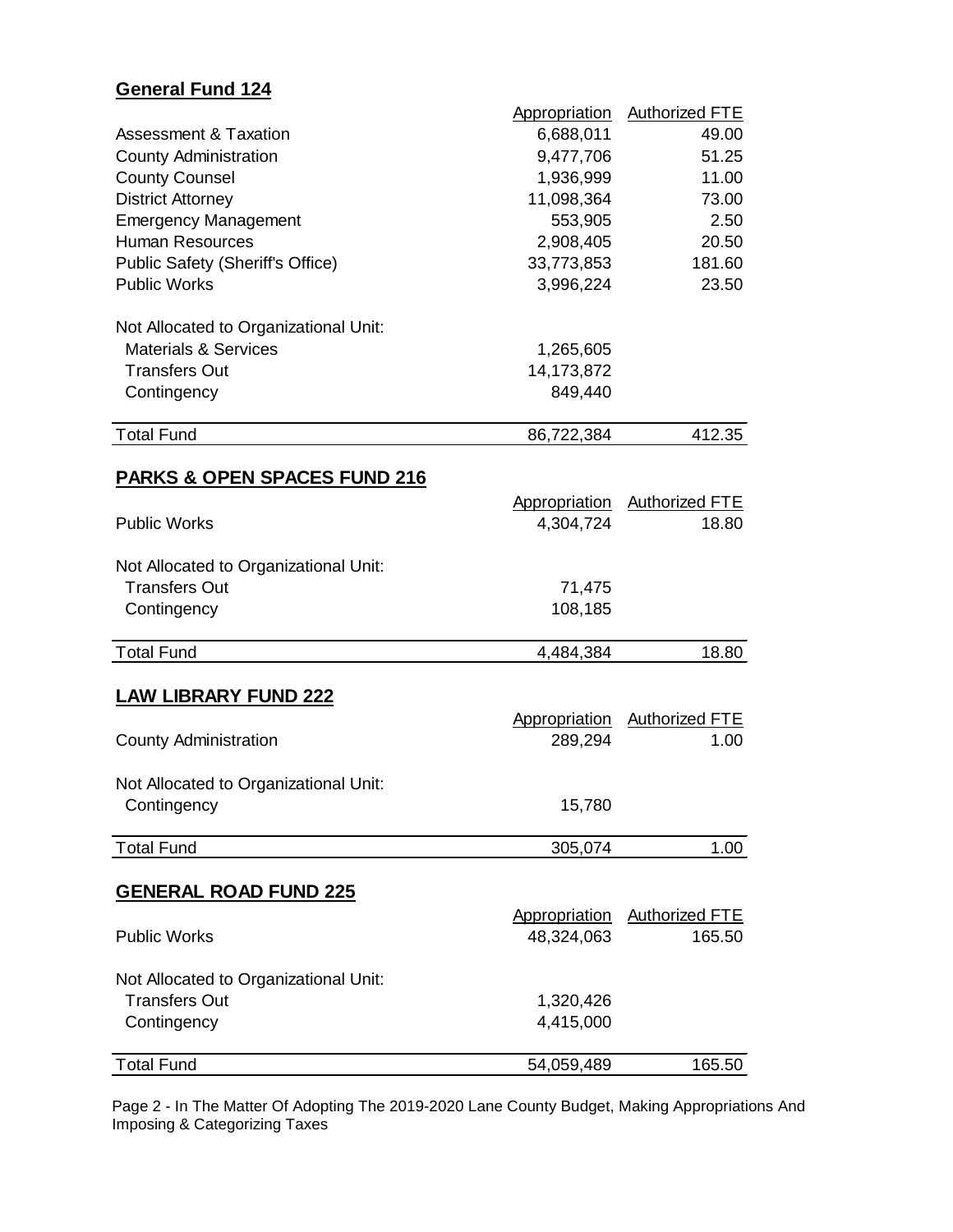## **LIQUOR LAW ENFORCEMENT FUND 231**

| <b>District Attorney</b>                                               | Appropriation<br>12,215  | <b>Authorized FTE</b><br>0.00 |
|------------------------------------------------------------------------|--------------------------|-------------------------------|
| Not Allocated to Organizational Unit:<br>Contingency                   | 68,385                   |                               |
| <b>Total Fund</b>                                                      | 80,600                   | 0.00                          |
| <b>PUBLIC LAND CORNER PRESERVATION FUND 240</b><br><b>Public Works</b> | Appropriation<br>474,761 | <b>Authorized FTE</b><br>2.00 |
| Not Allocated to Organizational Unit:                                  |                          |                               |
| Contingency                                                            | 52,514                   |                               |

#### **COUNTY SCHOOL FUND 241**

| <b>COUNTY SCHOOL FUND 241</b>         |               |                       |
|---------------------------------------|---------------|-----------------------|
|                                       | Appropriation | <b>Authorized FTE</b> |
| Not Allocated to Organizational Unit: |               |                       |
| <b>Materials &amp; Services</b>       | 1,596,574     | 0.00                  |
|                                       |               |                       |
| <b>Total Fund</b>                     | 1,596,574     | 0.00                  |
|                                       |               |                       |
| <b>EXTENSION SERVICE FUND 242</b>     |               |                       |
|                                       | Appropriation | <b>Authorized FTE</b> |
| Not Allocated to Organizational Unit: |               |                       |
| <b>Materials &amp; Services</b>       | 518,920       | 0.00                  |
|                                       |               |                       |
| <b>Total Fund</b>                     | 518,920       | 0.00                  |
|                                       |               |                       |
| <b>COUNTY CLERK FUND 244</b>          |               |                       |
|                                       | Appropriation | <b>Authorized FTE</b> |
| <b>County Administration</b>          | 63,149        | 0.00                  |
|                                       |               |                       |
| Not Allocated to Organizational Unit: |               |                       |
| <b>Transfers Out</b>                  | 107,914       |                       |
| Contingency                           | 12,300        |                       |

Total Fund 183,363 0.00

Page 3 - In The Matter Of Adopting The 2019-2020 Lane County Budget, Making Appropriations And Imposing & Categorizing Taxes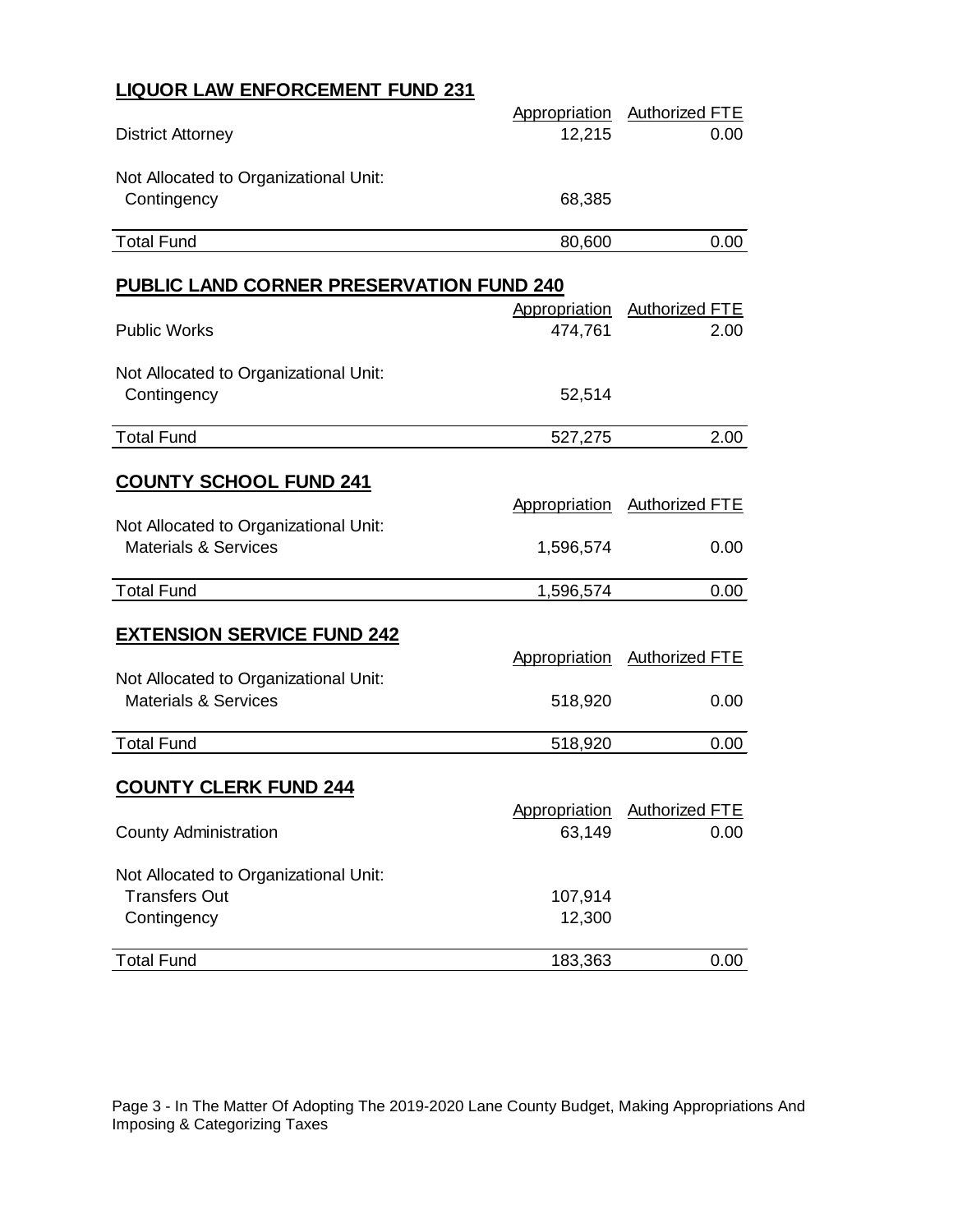## **TITLE III PROJECTS FUND 250**

|                                                                          |                      | Appropriation Authorized FTE |
|--------------------------------------------------------------------------|----------------------|------------------------------|
| Not Allocated to Organizational Unit:<br><b>Materials &amp; Services</b> | 855,542              | 0.00                         |
| <b>Total Fund</b>                                                        | 855,542              | 0.00                         |
|                                                                          |                      |                              |
| <b>SPECIAL REVENUE FUND 260</b>                                          |                      |                              |
|                                                                          | Appropriation        | Authorized FTE               |
| <b>County Administration</b>                                             | 12,768,495           | 62.00                        |
| <b>District Attorney</b>                                                 | 511                  | 0.00                         |
| <b>Public Safety (Sheriff's Office)</b>                                  | 10,587,353           | 23.90                        |
| <b>Public Works</b>                                                      | 399,549              | 0.50                         |
| Not Allocated to Organizational Unit:                                    |                      |                              |
| <b>Materials &amp; Services</b>                                          | 6,255,741            |                              |
| Capital                                                                  | 50,000               |                              |
| <b>Transfers Out</b>                                                     | 711,642              |                              |
| Contingency                                                              | 2,024,469            |                              |
|                                                                          |                      |                              |
| <b>Total Fund</b>                                                        | 32,797,760           | 86.40                        |
| <b>ANIMAL SERVICES FUND 283</b>                                          |                      |                              |
|                                                                          | Appropriation        | Authorized FTE               |
| <b>Public Works</b>                                                      | 710,123              | 3.50                         |
|                                                                          |                      |                              |
| Not Allocated to Organizational Unit:                                    |                      |                              |
| Contingency                                                              | 60,701               |                              |
|                                                                          |                      |                              |
| <b>Total Fund</b>                                                        | 770,824              | 3.50                         |
|                                                                          |                      |                              |
| <b>INTERGOVERNMENTAL HUMAN SERVICES FUND 285</b>                         |                      |                              |
|                                                                          | <b>Appropriation</b> | <b>Authorized FTE</b>        |
| <b>Health &amp; Human Services</b>                                       | 17,668,118           | 40.90                        |
| Not Allocated to Organizational Unit:                                    |                      |                              |
| <b>Transfers Out</b>                                                     | 806,666              |                              |
|                                                                          |                      |                              |
| <b>Total Fund</b>                                                        |                      |                              |

Page 4 - In The Matter Of Adopting The 2019-2020 Lane County Budget, Making Appropriations And Imposing & Categorizing Taxes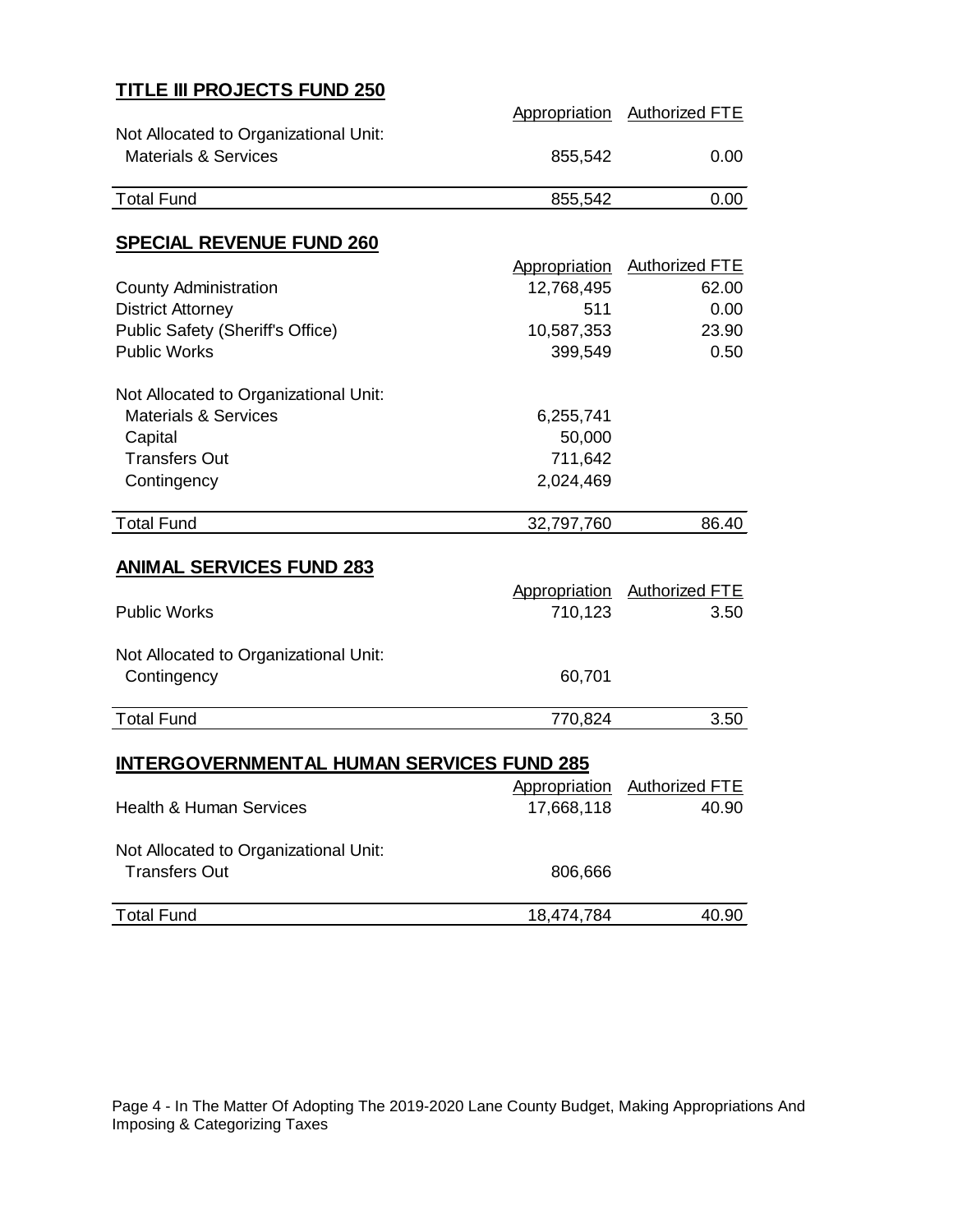## **HEALTH & HUMAN SERVICES FUND 286**

|                                                    |               | Appropriation Authorized FTE |
|----------------------------------------------------|---------------|------------------------------|
| <b>Health &amp; Human Services</b>                 | 102,186,986   | 568.24                       |
|                                                    |               |                              |
| Not Allocated to Organizational Unit:              |               |                              |
| <b>Transfers Out</b>                               | 5,222,862     |                              |
| Contingency                                        | 6,416,402     |                              |
|                                                    |               |                              |
| <b>Total Fund</b>                                  | 113,826,250   | 568.24                       |
| <b>TRILLIUM BEHAVIORAL HEALTH FUND 287</b>         |               |                              |
|                                                    | Appropriation | <b>Authorized FTE</b>        |
| <b>Health &amp; Human Services</b>                 | 8,387,646     | 38.10                        |
|                                                    |               |                              |
| Not Allocated to Organizational Unit:              |               |                              |
| <b>Transfers Out</b>                               | 396,551       |                              |
| Contingency                                        | 8,054,636     |                              |
|                                                    |               |                              |
| <b>Total Fund</b>                                  | 16,838,833    | 38.10                        |
|                                                    |               |                              |
| <u>LOCAL OPTION TAX LEVY FUND 290</u>              |               |                              |
|                                                    | Appropriation | <b>Authorized FTE</b>        |
| <b>Health &amp; Human Services</b>                 | 2,222,150     | 14.00                        |
| Public Safety (Sheriff's Office)                   | 17,552,076    | 96.25                        |
| Not Allocated to Organizational Unit:              |               |                              |
| Contingency                                        | 4,529,600     |                              |
|                                                    |               |                              |
| <b>Total Fund</b>                                  | 24,303,826    | 110.25                       |
|                                                    |               |                              |
| <b>LANE EVENTS CENTER DEBT SERVICE FUND 323</b>    |               |                              |
|                                                    | Appropriation | <b>Authorized FTE</b>        |
| Not Allocated to Organizational Unit:              |               |                              |
| Debt Service                                       | 683,905       | 0.00                         |
|                                                    |               |                              |
| <b>Total Fund</b>                                  | 683,905       | 0.00                         |
| <b>SPECIAL OBLIGATION BOND RETIREMENT FUND 333</b> |               |                              |
|                                                    | Appropriation | <b>Authorized FTE</b>        |
| Not Allocated to Organizational Unit:              |               |                              |
| <b>Debt Service</b>                                | 2,927,584     | 0.00                         |
|                                                    |               |                              |
| <b>Total Fund</b>                                  | 2,927,584     | 0.00                         |

Page 5 - In The Matter Of Adopting The 2019-2020 Lane County Budget, Making Appropriations And Imposing & Categorizing Taxes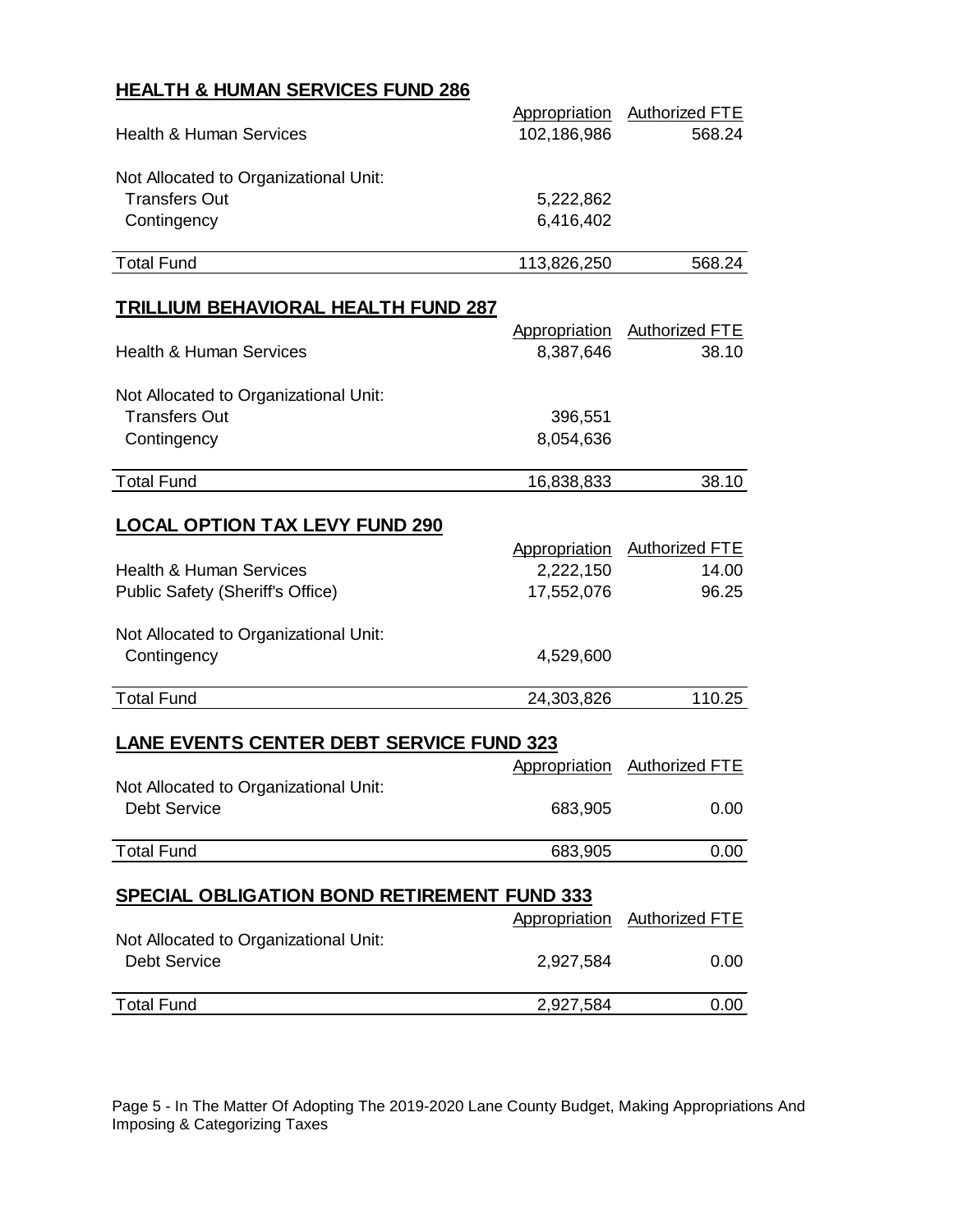# **NOTES PAYABLE DEBT SERVICES FUND 341**

|                                         | Appropriation | Authorized FTE               |
|-----------------------------------------|---------------|------------------------------|
| Not Allocated to Organizational Unit:   |               |                              |
| <b>Debt Service</b>                     | 194,132       | 0.00                         |
|                                         |               |                              |
| <b>Total Fund</b>                       | 194,132       | 0.00                         |
| <b>CAPITAL IMPROVEMENT FUND 435</b>     |               |                              |
|                                         | Appropriation | <b>Authorized FTE</b>        |
| <b>County Administration</b>            | 6,890,014     | 0.00                         |
|                                         |               |                              |
| Not Allocated to Organizational Unit:   |               |                              |
| <b>Transfers Out</b>                    | 1,100,487     |                              |
| Contingency                             | 500,000       |                              |
|                                         |               |                              |
| <b>Total Fund</b>                       | 8,490,501     | 0.00                         |
| <b>LANE EVENTS CENTER FUND 521</b>      |               |                              |
|                                         | Appropriation | <b>Authorized FTE</b>        |
| <b>Public Works</b>                     | 5,360,384     | 14.50                        |
|                                         |               |                              |
| Not Allocated to Organizational Unit:   |               |                              |
| <b>Transfers Out</b>                    | 636,573       |                              |
| Contingency                             | 1,442,169     |                              |
|                                         |               |                              |
| <b>Total Fund</b>                       | 7,439,126     | 14.50                        |
|                                         |               |                              |
| <b>SOLID WASTE DISPOSAL FUND 530</b>    |               |                              |
|                                         |               | Appropriation Authorized FTE |
| <b>Public Works</b>                     | 18,404,382    | 88.10                        |
|                                         |               |                              |
| Not Allocated to Organizational Unit:   |               |                              |
| <b>Transfers Out</b>                    | 2,000,000     |                              |
| Contingency                             | 941,936       |                              |
| <b>Total Fund</b>                       | 21,346,318    | 88.10                        |
|                                         |               |                              |
| <b>CORRECTIONS COMMISSARY FUND 539</b>  |               |                              |
|                                         | Appropriation | <b>Authorized FTE</b>        |
| <b>Public Safety (Sheriff's Office)</b> | 166,016       | 0.00                         |
| Not Allocated to Organizational Unit:   |               |                              |
| Contingency                             | 40,100        |                              |
|                                         |               |                              |
| <b>Total Fund</b>                       | 206,116       | 0.00                         |
|                                         |               |                              |

Page 6 - In The Matter Of Adopting The 2019-2020 Lane County Budget, Making Appropriations And Imposing & Categorizing Taxes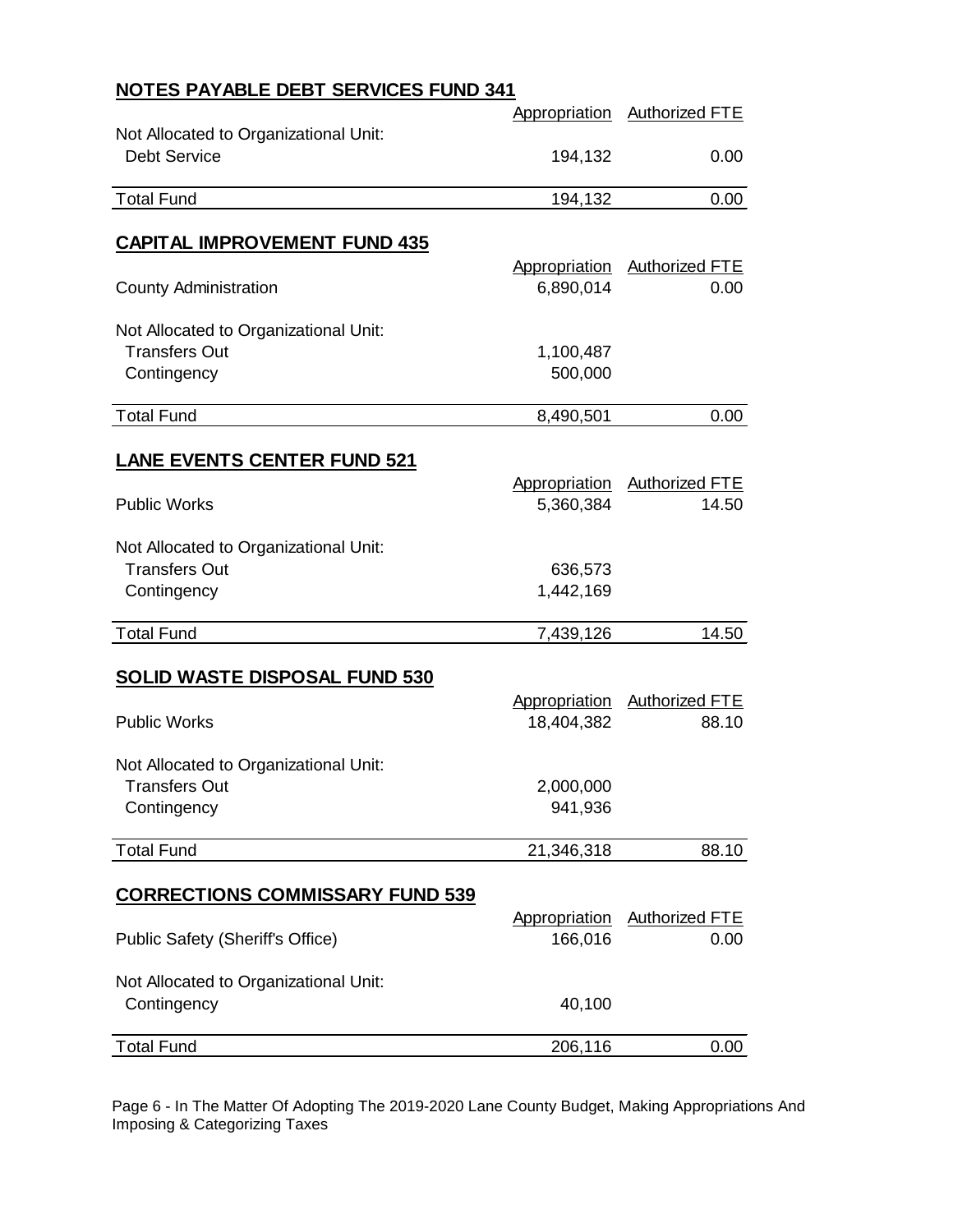## **LAND MANAGEMENT FUND 570**

|                                                                          |                      | Appropriation Authorized FTE |
|--------------------------------------------------------------------------|----------------------|------------------------------|
| <b>Public Works</b>                                                      | 6,708,579            | 35.50                        |
|                                                                          |                      |                              |
| Not Allocated to Organizational Unit:                                    |                      |                              |
| Contingency                                                              | 2,268,547            |                              |
| <b>Total Fund</b>                                                        | 8,977,126            | 35.50                        |
|                                                                          |                      |                              |
| <b>SELF INSURANCE FUND 612</b>                                           |                      |                              |
|                                                                          | Appropriation        | <b>Authorized FTE</b>        |
| Not Allocated to Organizational Unit:<br><b>Materials &amp; Services</b> |                      |                              |
| Contingency                                                              | 2,275,410<br>300,000 |                              |
|                                                                          |                      |                              |
| <b>Total Fund</b>                                                        | 2,575,410            | 0.00                         |
|                                                                          |                      |                              |
| <b>EMPLOYEE BENEFIT FUND 614</b>                                         |                      |                              |
| Not Allocated to Organizational Unit:                                    | Appropriation        | <b>Authorized FTE</b>        |
| <b>Materials &amp; Services</b>                                          | 69,589,875           |                              |
| Contingency                                                              | 750,000              |                              |
|                                                                          |                      |                              |
| <b>Total Fund</b>                                                        | 70,339,875           | 0.00                         |
|                                                                          |                      |                              |
| <b>PENSION BOND FUND 615</b>                                             |                      |                              |
|                                                                          | Appropriation        | <b>Authorized FTE</b>        |
| Not Allocated to Organizational Unit:                                    |                      |                              |
| <b>Materials &amp; Services</b>                                          | 8,699                |                              |
| <b>Debt Service</b>                                                      | 7,726,566            |                              |
| <b>Total Fund</b>                                                        | 7,735,265            | 0.00                         |
|                                                                          |                      |                              |
| <b>MOTOR &amp; EQUIPMENT POOL FUND 619</b>                               |                      |                              |
|                                                                          | Appropriation        | <b>Authorized FTE</b>        |
| Public Safety (Sheriff's Office)                                         | 4,324,768            | 0.00                         |
| <b>Public Works</b>                                                      | 9,186,643            | 21.00                        |
| Not Allocated to Organizational Unit:                                    |                      |                              |
| <b>Transfers Out</b>                                                     | 700,000              |                              |
| Contingency                                                              | 2,711,250            |                              |
|                                                                          |                      |                              |
| <b>Total Fund</b>                                                        | 16,922,661           | 21.00                        |

Page 7 - In The Matter Of Adopting The 2019-2020 Lane County Budget, Making Appropriations And Imposing & Categorizing Taxes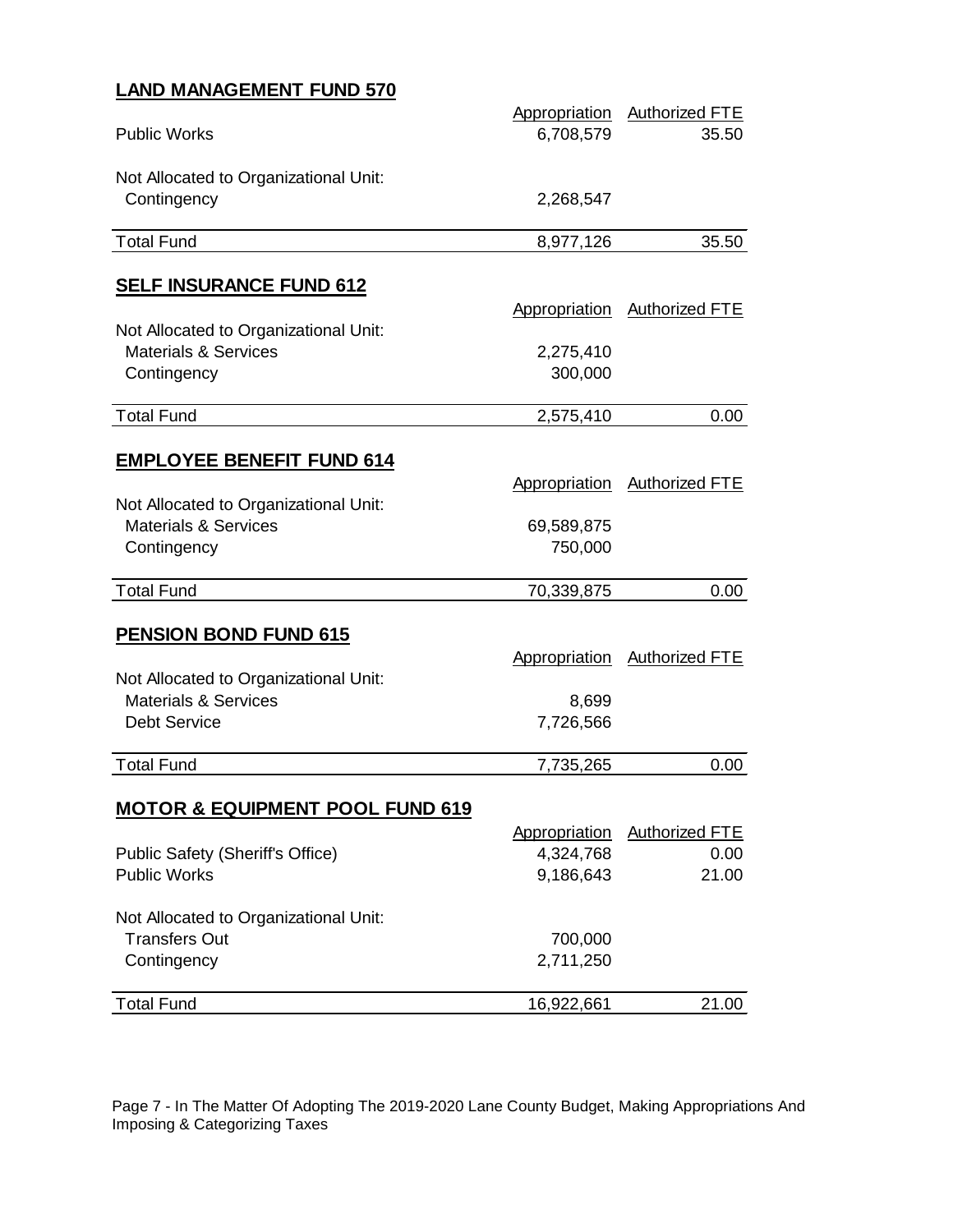## **INTERGOVERNMENTAL SERVICES FUND 627**

|                                       | Appropriation | <b>Authorized FTE</b> |
|---------------------------------------|---------------|-----------------------|
| <b>County Administration</b>          | 582,567       | 0.00                  |
| Not Allocated to Organizational Unit: |               |                       |
| Contingency                           | 50,000        |                       |
| <b>Total Fund</b>                     | 632,567       | 0.00                  |

#### **TECHNOLOGY REPLACEMENT FUND 653**

| <b>Technology Services</b>                                   | Appropriation<br>2,022,179             | <b>Authorized FTE</b><br>0.00 |
|--------------------------------------------------------------|----------------------------------------|-------------------------------|
|                                                              |                                        |                               |
| Not Allocated to Organizational Unit:<br><b>Debt Service</b> |                                        |                               |
| <b>Transfers Out</b>                                         | 25,828<br>1,001,461                    |                               |
|                                                              | 1,253,285                              |                               |
| Contingency                                                  |                                        |                               |
| <b>Total Fund</b>                                            | 4,302,753                              | 0.00                          |
| <b>TECHNOLOGY SERVICES FUND 654</b>                          |                                        |                               |
|                                                              | Appropriation                          | <b>Authorized FTE</b>         |
| <b>Technology Services</b>                                   | 13,386,200                             | 66.25                         |
|                                                              |                                        |                               |
| Not Allocated to Organizational Unit:                        |                                        |                               |
| Contingency                                                  | 400,000                                |                               |
|                                                              |                                        |                               |
|                                                              |                                        |                               |
| <b>Total Fund</b>                                            | 13,786,200                             | 66.25                         |
|                                                              |                                        |                               |
| <b>RETIREE BENEFIT TRUST FUND 714</b>                        | Appropriation                          | <b>Authorized FTE</b>         |
| Not Allocated to Organizational Unit:                        |                                        |                               |
| <b>Materials &amp; Services</b>                              | 3,344,976                              |                               |
| Contingency                                                  | 500,000                                |                               |
|                                                              |                                        |                               |
| <b>Total Fund</b>                                            | 3,844,976                              | 0.00                          |
|                                                              | <b>Total APPROPRIATIONS, All Funds</b> | 526,750,397                   |
| Total Unappropriated and Reserve Amounts, All Funds          |                                        | 189,805,904                   |
|                                                              | <b>TOTAL ADOPTED BUDGET</b>            | 716,556,301                   |

Page 8 - In The Matter Of Adopting The 2019-2020 Lane County Budget, Making Appropriations And Imposing & Categorizing Taxes